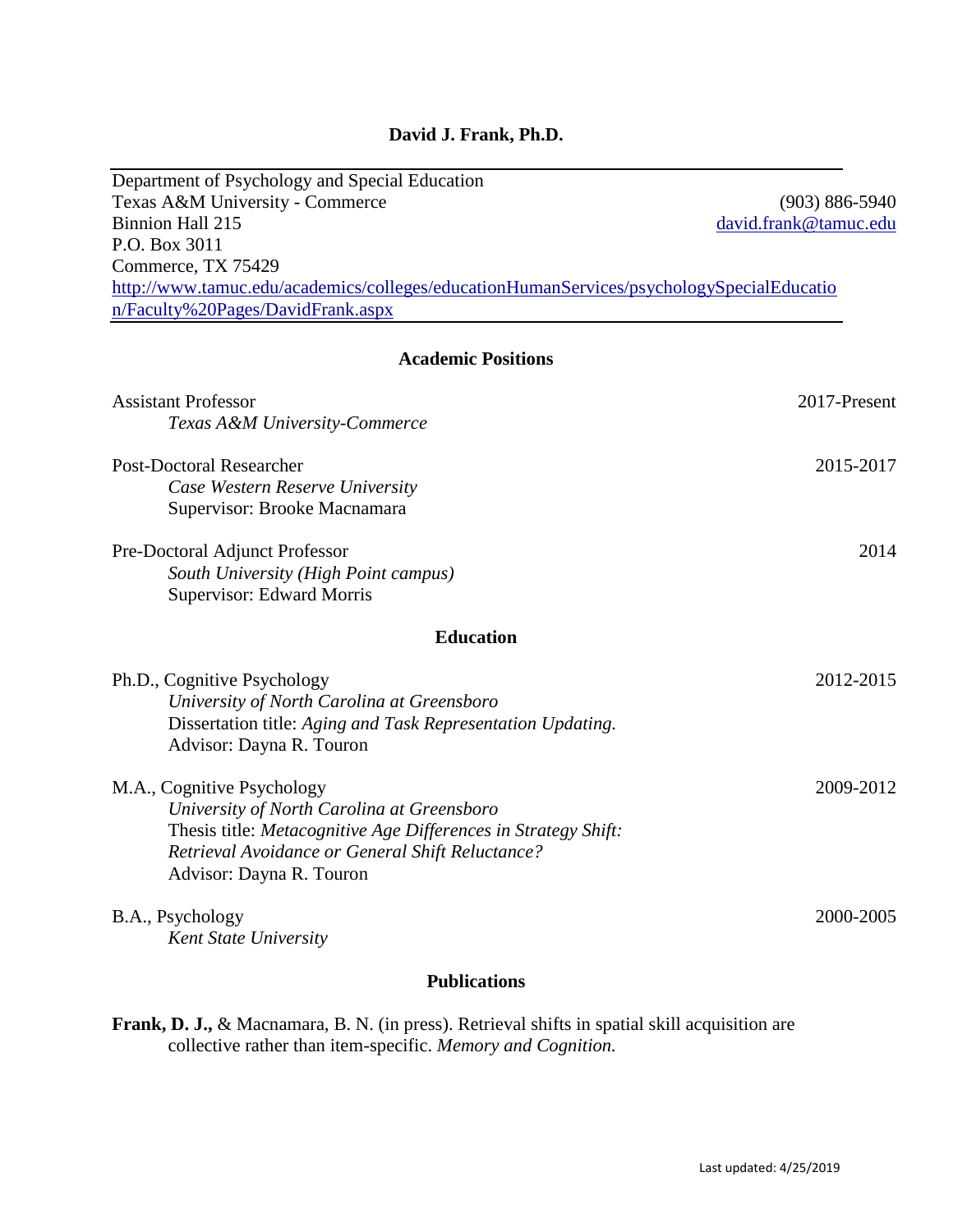- Macnamara, B. N., Hambrick, D. Z., **Frank, D. J.**, King, M. J., Burgoyne, A. P., & Meinz, E. J. (2018). Deliberate practice and the deliberate practice view. In D. Z. Hambrick, G. Campitelli, & B. N. Macnamara (Eds.), The Science of Expertise: Behavioral, Neural, and Genetic Approaches to Complex Skill. London: Psychology Press, Routledge.
- Macnamara, B. N., & **Frank, D. J.** (2018). How do task characteristics affect learning and performance? The roles of variably mapped and dynamic tasks. *Journal of Experimental Psychology: Learning, Memory, and Cognition*. https://doi.org/10.1037/xlm0000487
- **Frank, D. J.,** & Macnamara, B. N. (2017). Does the acquisition of spatial skill involve a shift from algorithm to memory retrieval? *Journal of Experimental Psychology: Learning, Memory, and Cognition, 43*(12), 1845-1856. http://dx.doi.org/10.1037/xlm0000429
- **Frank, D. J.**, & Kuhlmann, B. G. (2017). More than just beliefs: Experience and beliefs jointly contribute to volume effects on metacognitive judgments. *Journal of Experimental Psychology: Learning, Memory, and Cognition*, *42*(10), 680–693. <http://doi.org/10.1037/xlm0000332>
- **Frank, D. J.**, & Touron, D. R. (2016). The Role of Task Understanding on Younger and Older Adults' Performance. *The Journals of Gerontology. Series B, Psychological Sciences and Social Sciences*, *0*(0), gbw165. https://doi.org/10.1093/geronb/gbw165
- **Frank, D. J.,** Jordano, M. L., Browne, K., & Touron, D. R. (2016). Older adults' use of retrieval strategies in everyday life. *Gerontology, 62*(6), 304-324. doi:10.1159/000446277
- **Frank, D. J.,** Nara, B., Zavagnin, M., Touron, D. R., & Kane, M. J. (2015). Validating older adults' reports of less mind-wandering: An examination of eye-movements and dispositional influences. *Psychology and Aging, 30*(2), 266-278. doi:10.1037/pag0000031
- **Frank, D. J.,** Touron, D. R., & Hertzog, C. (2013). Age differences in strategy shift: Retrieval avoidance or general shift reluctance? *Psychology and Aging, 28*(3), 778-788. doi:10.1037/a0030473
- Touron, D. R., Hertzog, C., & **Frank, D.** (2010). Eye movements and strategy shift in skill acquisition: Adult age differences. *Journal of Gerontology: Psychological Sciences, 66B*(2), 151–159. doi:10.1093/geronb/gbq076.

## **Manuscripts Under Review**

- **Frank, D. J.** & Macnamara, B. N. (under review). How do task characteristics affect learning and performance? The roles of simultaneous, continuous, and interactive tasks
- Demaree, H. A., Kotynski, A. E., **Frank, D. J.**, Macnamara, B. N., & Burns, K. J. (under review). Act as if you've seen nothing: Relative to seeing neutral- and sad-inducing slides, fear causes people to act as if they've seen nothing at all.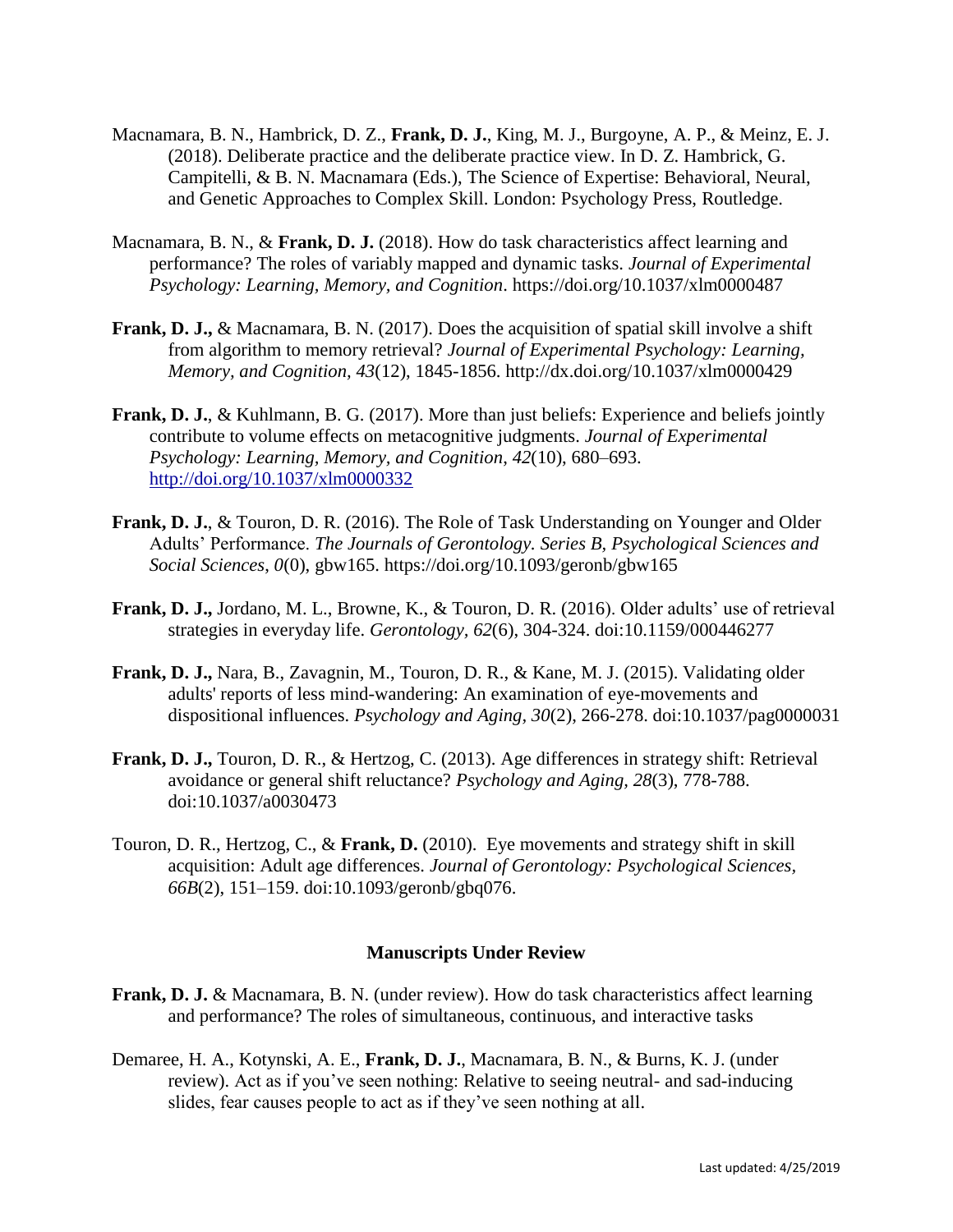### **Manuscripts in Preparation**

- **Frank, D. J.**, & Kuhlmann, B. G. (in analysis). Are metamemory beliefs memory-specific, fluency-specific, or domain general?
- **Frank, D. J.**, Pugh, Z., & Touron, D. R. (in analysis). Mental model updating on a novel chemistry task.
- **Frank, D. J.**, Demaree, H. A., & Macnamara, B. N. (in analysis). The role of individual differences in risk learning: Who learns to place optimal wagers?
- Lu, S., **Frank, D. J.**, Ballotti, R. J., Sabti, S., Sacaguing, J., & Parra, L. (in analysis). Mobile Impairment Effect In Classroom Learning
- **Frank, D. J.**, & Macnamara, B. N. (in analysis). Algorithmic speed-up or retrieval shift: Addend effects in a spatial skill acquisition.
- **Frank, D. J.**, Macnamara, B. N., Burgoyne, A. P, & Hambrick, D. Z. (in data collection). Task features modify the relationship between practice, individual differences in cognition abilities, and task performance: Evidence form static and dynamic tasks

#### **Academic Presentations**

- **Frank, D. J.,** & Macnamara, B. N. (2018, November). *Item-Specific Improvements in Spatial Skill Acquisition: Algorithmic Speedup or Shift to Retrieval?* Poster presented at the Psychonomic Society Conference, New Orleans, LA.
- **Frank, D. J.,** Pugh, Z., Hughes, M. L., & Touron, D. R. (2018, November). *The Role of Exploratory Learning in Task Representation Updating.* Poster presented at the Psychonomic Society Conference, New Orleans, LA.
- Macnamara, B. N., & **Frank, D. J.** (2018, November) *The Moderating Role of Task Characteristics on Skill Acquisition and Performance.* Paper presented at the Psychonomic Society Conference, New Orleans, LA.
- **Frank, D. J.,** & Macnamara, B. N. (2018, September). *What makes things hard? The role of task features in learning difficulty.* Paper presented at the 2018 ARMADILLO Conference, Houston, TX.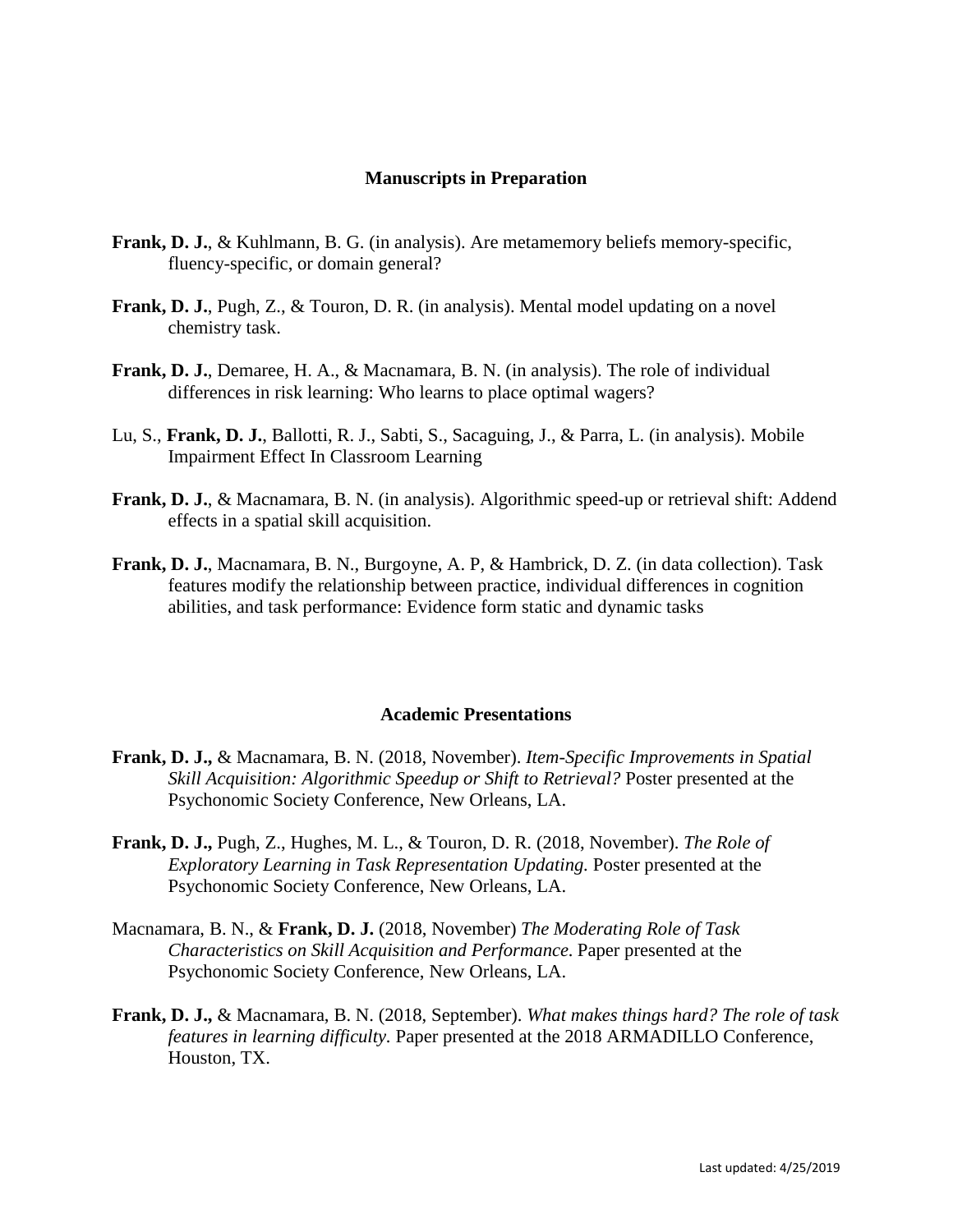- **Frank, D. J.,** & Macnamara, B. N. (2017, November). *How Task Characteristics and Cognitive Resources Interact to Predict Performance: Sequential and Simultaneous Task Environments.* Poster presented at the 2017 Psychonomic Society Conference, Vancouver, BC.
- **Frank, D. J.,** & Macnamara, B. N. (2017, May). *Algorithm to Memory Retrieval Strategy Shifts During Spatial Skill Acquisition.* Paper presented at the 2017 Association for Psychological Sciences Conference, Boston, MA.
- **Frank, D. J.,** & Macnamara, B. N. (2016, November). *How Task Characteristics and Cognitive Resources Interact to Predict Performance: Learning in a Static Versus a Dynamic Task Environment.* Poster presented at the 2016 Psychonomic Society Conference, Boston, MA.
- **Frank, D. J.,** & Macnamara, B. N. (2016, May). *Does the Acquisition of Spatial Skill Involve a Shift from Algorithm to Memory Retrieval?* Poster presented at the 2016 Association for Psychological Sciences Conference, Chicago, IL.
- **Frank, D. J.,** & Macnamara, B. N. (2016, April). *Does Spatial Skill Acquisition Benefit from a Shift from Algorithm to Memory Retrieval?* Paper presented at the Midwestern Psychological Association Conference, Chicago, IL.
- Macnamara, B. N., & **Frank, D. J.** (2016, April). T*he Role of Task Demands in Predicting Performance.* Paper presented at the *Skill Acquisition and Expertise* Symposium at the 2016 Midwestern Psychological Association Conference, Chicago, IL.
- **Frank, D. J.,** & Touron, D. R. (2016, April). *When age doesn't matter: Potential explanations for age equivalence on a novel and complex learning task.* Poster presented at the 2016 Cognitive Aging Conference, Atlanta, GA.
- **Frank, D. J.,** & Touron, D. R. (2015, November). *Aging and task representation updating.*  Poster presented at the 2015 Psychonomic Society Conference, Chicago, IL.
- **Frank, D. J.,** & Touron, D. R. (2015, May). *Aging and task representation updating.* Paper presented at the 2015 University of North Carolina at Greensboro Big Phat Day of Research, Greensboro, NC.
- **Frank, D. J.,** & Touron, D. R. (2014, November). *A mental model approach to aging and strategy selection.* Poster presented at the 2014 Gerontological Society of America Conference, Washington, DC.
- **Frank, D. J.,** & Jordano, M. L. (2014, November). *Age differences in strategy use for everyday tasks: A daily diary study.* Poster presented by M. L. Jordano at the 2014 Gerontological Society of America Conference, Washington, DC.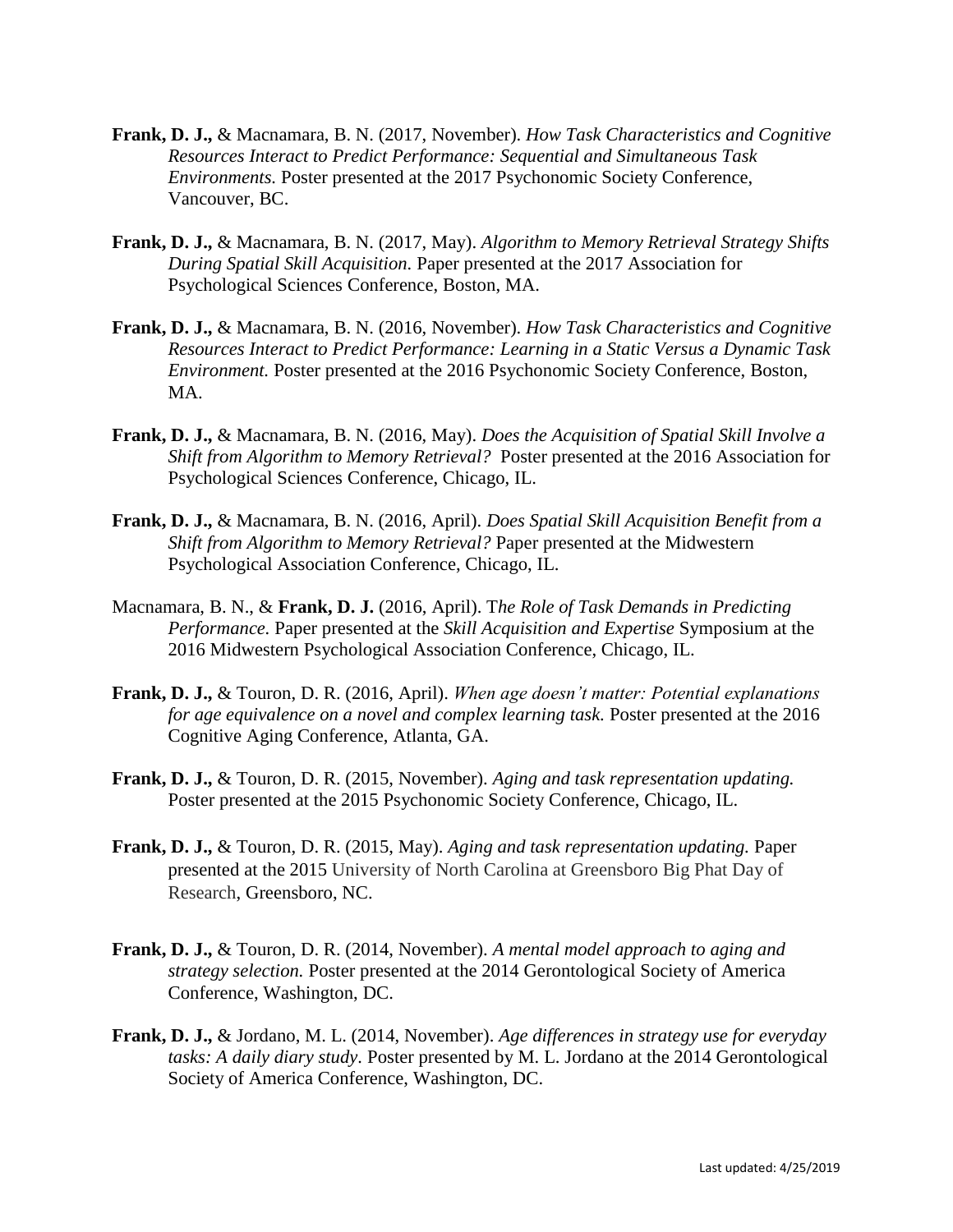- **Frank, D. J.,** & Touron, D. R. (2014, April). *Can concept mapping techniques measure task representation in younger and older adults.* Poster presented at the 2014 Cognitive Aging Conference, Atlanta, GA.
- **Frank, D. J.,** & Touron, D. R. (2014, April). *Age invariance in mental model formation.* Poster presented to the 2014 North Carolina Cognition Conference, Durham, NC.
- **Frank, D. J.,** Nara, B., Zavagnin, M., Touron, D. R., & Kane, M. J. (2014, November). *Why does mind wandering decrease with age?* Paper presented at the 2014 Psychonomic Society Conference, Toronto, ON. Presented by Touron, D. R.
- **Frank, D. J.,** Touron, D. R., & Brown, K. P. (2012, November). *Age differences in strategy use for everyday tasks: A daily diary study.* Poster presented at the 2012 Psychonomic Society Conference, Minneapolis, MN.
- **Frank, D. J.,** Touron, D. R., & Hertzog, C. (2012, April). *Mental Models Influence Older and Younger Adults' Differential Shift to Selective Attention and Retrieval Strategies.* Poster presented at the 2012 Cognitive Aging Conference, Atlanta, GA.
- **Frank, D. J.,** Touron, D. R., & Hertzog, C. (2011, November). *Metacognitive age differences in strategy shift: Retrieval avoidance or general shift reluctance?* Poster presented at the 2011 Psychonomic Society Conference, Seattle, WA.
- **Frank, D.,** Touron, D. R., & Hertzog, C. (2009). *Eye movements and strategy shift in skill acquisition: Adult age differences*. Paper presented at the *Metacognitive Aging: Spared monitoring, impaired control?* Symposium at the 2010 Southeastern Psychological Association, Chattanooga, TN.

### **Invited Talks**

- Hott, B. L., & **Frank. D. J.** (2018, November). *Sample size decisions and power.* Guest lecture presented to the Department of Literature and Language, Texas A&M University-Commerce, Commerce, TX.
- **Frank, D. J.**. (2018, May). *What video games can teach us about how people improve their performance.* Paper presented as part of the 2018 Texas A&M University-San Antonio speaker series, San Antonio, TX.

#### **Public Presentations and Outreach**

**Frank, D. J.** (August, 2011). *Healthy aging for the mind.* Senior Resources of Guilford, Greensboro, NC.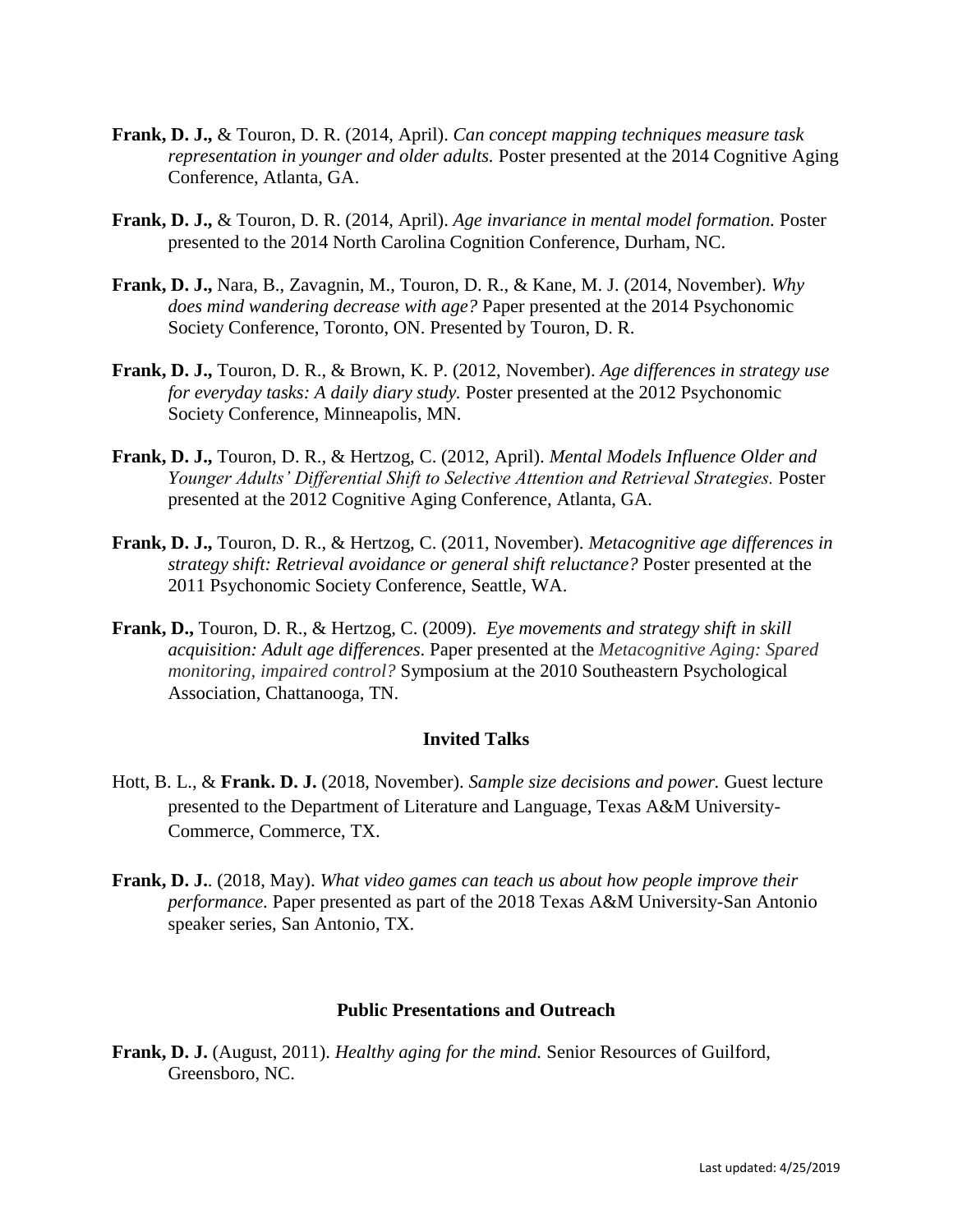**Frank, D. J.** (July, 2011). *Healthy aging for the mind.* Smith Senior Center, Greensboro, NC.

**Frank, D. J.** (July, 2011). *Healthy aging for the mind.* TV promotion on FOX8-WGHP Morning News, Greensboro, NC.

**Frank, D. J.** (June, 2011). *Healthy aging for the mind.* Smith Senior Center, Greensboro, NC.

## **Media Coverage**

| <b>Research featured in</b>                                                                                                                                                                                         |      |
|---------------------------------------------------------------------------------------------------------------------------------------------------------------------------------------------------------------------|------|
| <b>BYU Radio Matt Townsend Show</b>                                                                                                                                                                                 | 2017 |
| The Conversation                                                                                                                                                                                                    | 2017 |
| <b>Awards</b>                                                                                                                                                                                                       |      |
| <b>National Science Foundation</b><br>How Individual Differences and Task Characteristics Interact to Predict Performance<br>Co-PI: David Frank; Co-PI: Brooke Macnamara<br>Not funded                              | 2017 |
| Army Research Institute<br>How Individual Differences and Task Characteristics Interact to Predict Performance<br>Co-PI: David Frank; Co-PI: Brooke Macnamara<br>Not funded                                         | 2017 |
| George and Beatrice Goldman Fisher Gerontology Dissertation Prize<br>Awarded by: UNCG Graduate School<br>Award amount: \$1,000                                                                                      | 2015 |
| Conference of Southern Graduate Schools Master's Thesis Award for<br>Social Sciences, Business, and Education<br>Awarded by: The Conference of Southern Graduate Schools<br>Award amount: \$1,000 plus travel costs | 2014 |
| John W. Lindsey Memorial Award<br>Awarded by: UNCG Psychology Department<br><b>Award amount: \$750</b>                                                                                                              | 2013 |
| <b>Hester Award</b><br>Awarded by: UNCG Graduate School<br>Award amount: \$1,000                                                                                                                                    |      |
| <b>UNCG Outstanding Master's Thesis Award</b><br>Awarded by: UNCG Graduate School                                                                                                                                   | 2013 |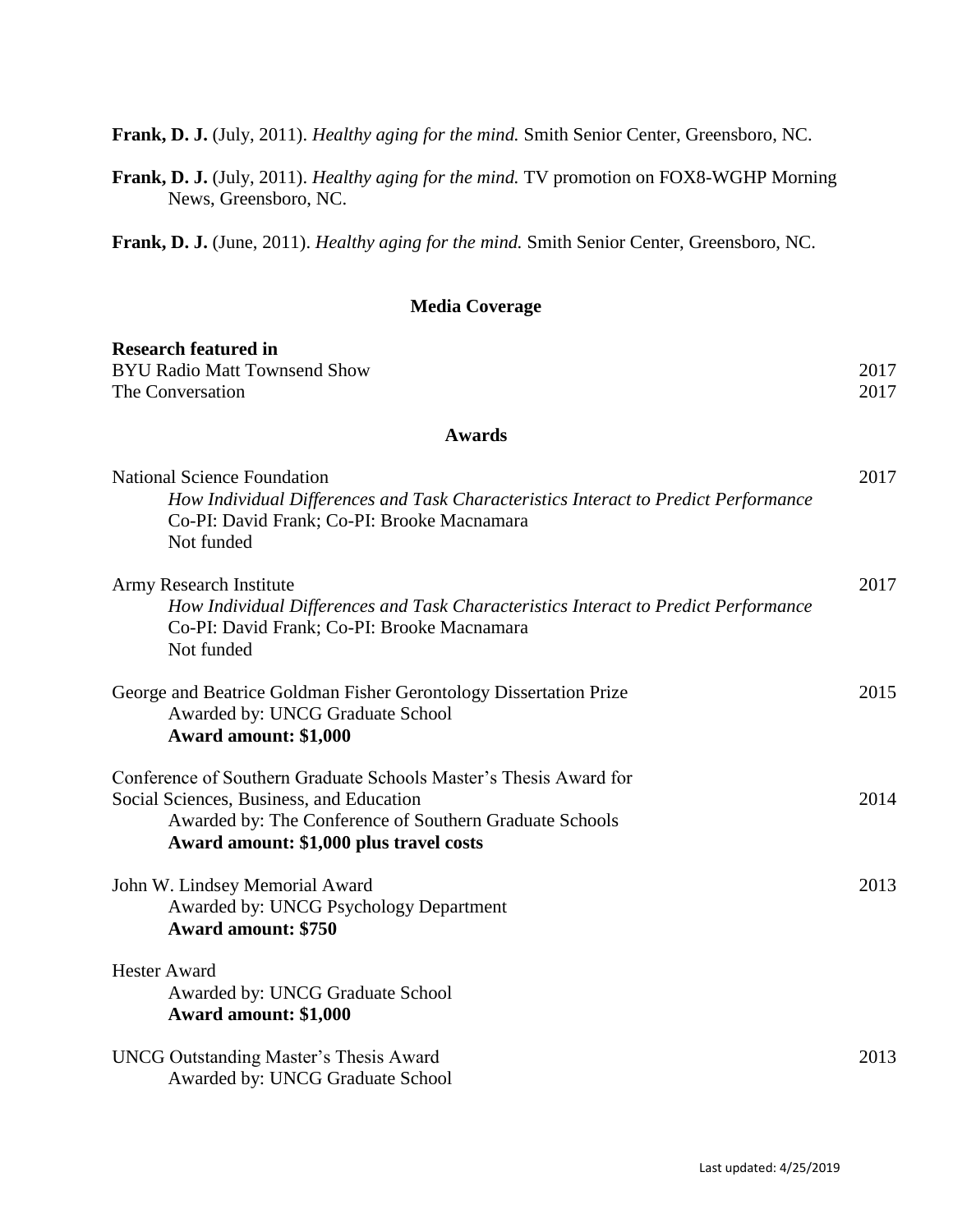| Inclusiveness Fellowship Award<br>Awarded by: UNCG Graduate School<br>Award amount: \$9,000                                     | 2012 |
|---------------------------------------------------------------------------------------------------------------------------------|------|
| <b>Graduate Student Association Travel Award</b><br>Awarded by: UNCG Graduate Student Association<br><b>Award amount: \$400</b> | 2011 |
| <b>UNCG Psychology Department Summer Funding</b><br>Awarded by: UNCG Psychology Department<br>Award amount: \$1,500             | 2010 |
| <b>Graduate Student Association Travel Award</b><br>Awarded by: UNCG Graduate Student Association<br><b>Award amount: \$400</b> | 2010 |
| Graduate Student Association Travel Award<br>Awarded by: UNCG Graduate Student Association<br><b>Award amount: \$300</b>        | 2009 |

## **Teaching Experience**

### **Instructor of Record**

Texas A&M University – Commerce

| Cognitive Psychology (Honors section)       | Spring 2019      |
|---------------------------------------------|------------------|
| Cognitive Psychology (Graduate)             | Spring 2019      |
| <b>Experimental Psychology</b>              | <b>Fall 2018</b> |
| Independent Study (Topic: Expertise)        | <b>Fall 2018</b> |
| Independent Study (Topic: Social Cognition) | Summer 2018      |
| Developmental Psychology (graduate)         | Summer 2018      |
| Learning Theories and Practice (online)     | <b>Fall 2018</b> |
| Learning Theories and Practice (online)     | Summer 2018      |
| Learning Theories and Practice              | Spring 2018      |
| Learning Theories and Practice              | Spring 2019      |
| Introduction to Psychology                  | <b>Fall 2018</b> |
| Introduction to Psychology                  | Spring 2017      |
| Introduction to Psychology                  | Fall 2017        |

# University of North Carolina at Greensboro

Cognitive Psychology<br>
Cognitive Psychology<br>
Spring 2015<br>
Summer 2014 Cognitive Psychology Psychology and Aging (online) Fall 2014<br>Psychology and Aging (online) Fall 2014<br>Spring 2014 Psychology and Aging (online)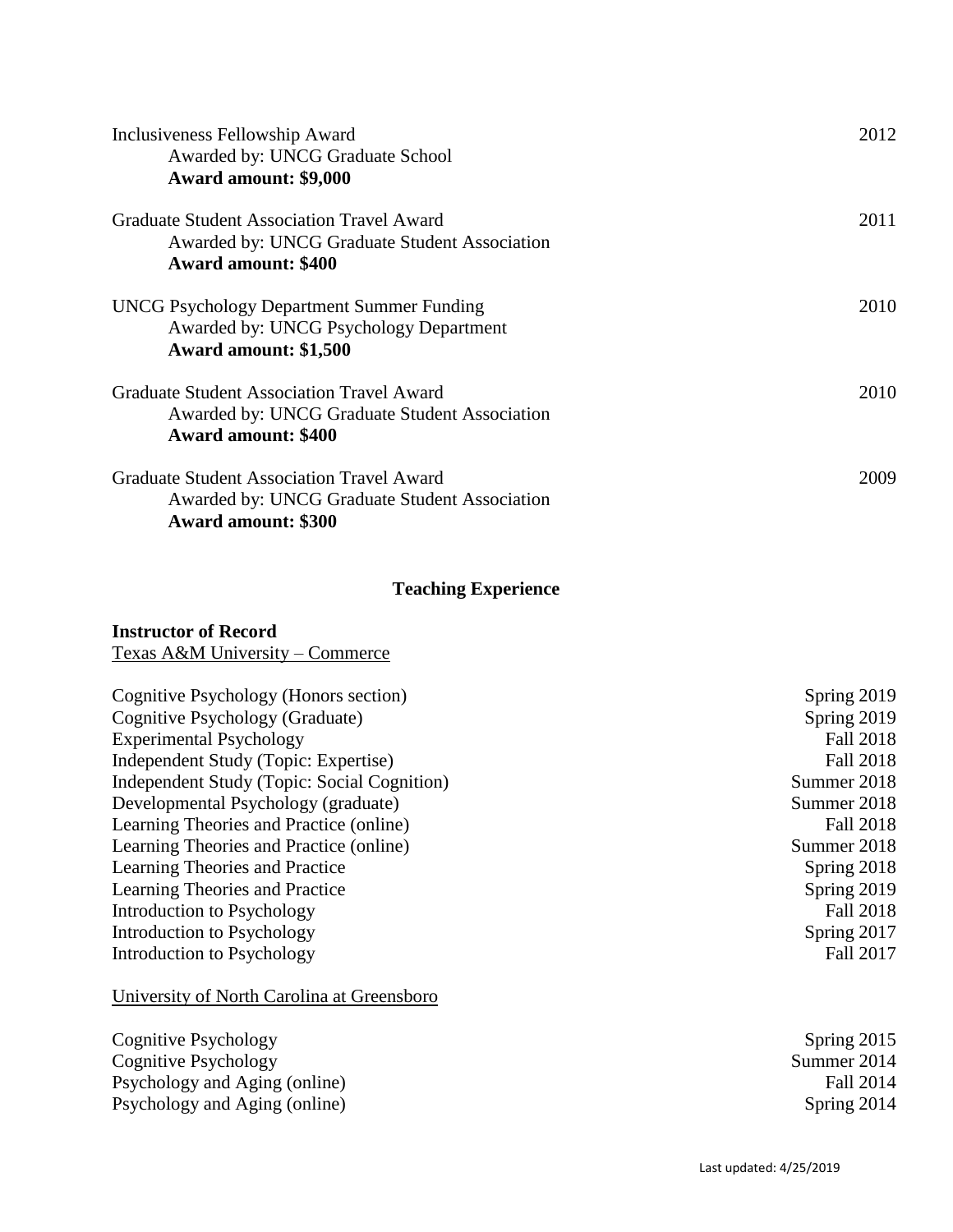| General Psychology<br>Social Psychology<br>Social Psychology Lab             |  |
|------------------------------------------------------------------------------|--|
| <b>Teaching Assistantships</b><br>University of North Carolina at Greensboro |  |

South University (predoctoral adjunct teaching)

| Cognitive Psychology (guest lecturer $&TA$ )                  | Spring 2013      |
|---------------------------------------------------------------|------------------|
| General Psychology (TA)                                       | Spring 2010      |
| Psychology and Aging (TA)                                     | Fall 2012        |
| Psychology and Aging (TA)                                     | <b>Fall 2009</b> |
| Research Methods and Statistics II (lab instructor & head TA) | Fall 2013        |
| Research Methods and Statistics I (lab instructor & TA)       | Spring 2012      |
| Research Methods and Statistics II (lab instructor & head TA) | Fall 2011        |
| Research Methods and Statistics I (lab instructor & TA)       | Spring 2011      |
| Research Methods and Statistics II (lab instructor & TA)      | <b>Fall 2010</b> |
| General Psychology (TA)                                       | Spring 2010      |

## **Professional Service and Memberships**

### **Reviewing**

Ad hoc Reviewer for Aging, Neuroscience, and Cognition Ad hoc Reviewer for Cognitive Psychology Ad hoc Reviewer for Journal of Experimental Psychology: General Ad hoc Reviewer for Journal of Gerontology: Psychological Sciences Ad hoc Reviewer for Journal of Memory and Learning Ad hoc Reviewer for Memory and Cognition Ad hoc Reviewer for Open Psychology

## **Service**

| Psi Chi Coordinator                                         | 2018-Present |
|-------------------------------------------------------------|--------------|
| Ad hoc Annual Evaluation Document Revision Committee member | 2019         |
| Psy Doc Committee member                                    | 2017-Present |
| <b>Executive Committee</b>                                  | 2018         |
| Ad hoc Tenure and Promotion Committee member                | 2017         |
| Methods and Analysis Consultant                             | 2015-2017    |
| Graduate Studies Committee student representative           | 2010         |

#### **Association Memberships**

Psi Chi Psychonomic Society Member American Psychological Association (APA) *Division 1: General Psychology*

Spring 2014 Spring 2014 Spring 2014